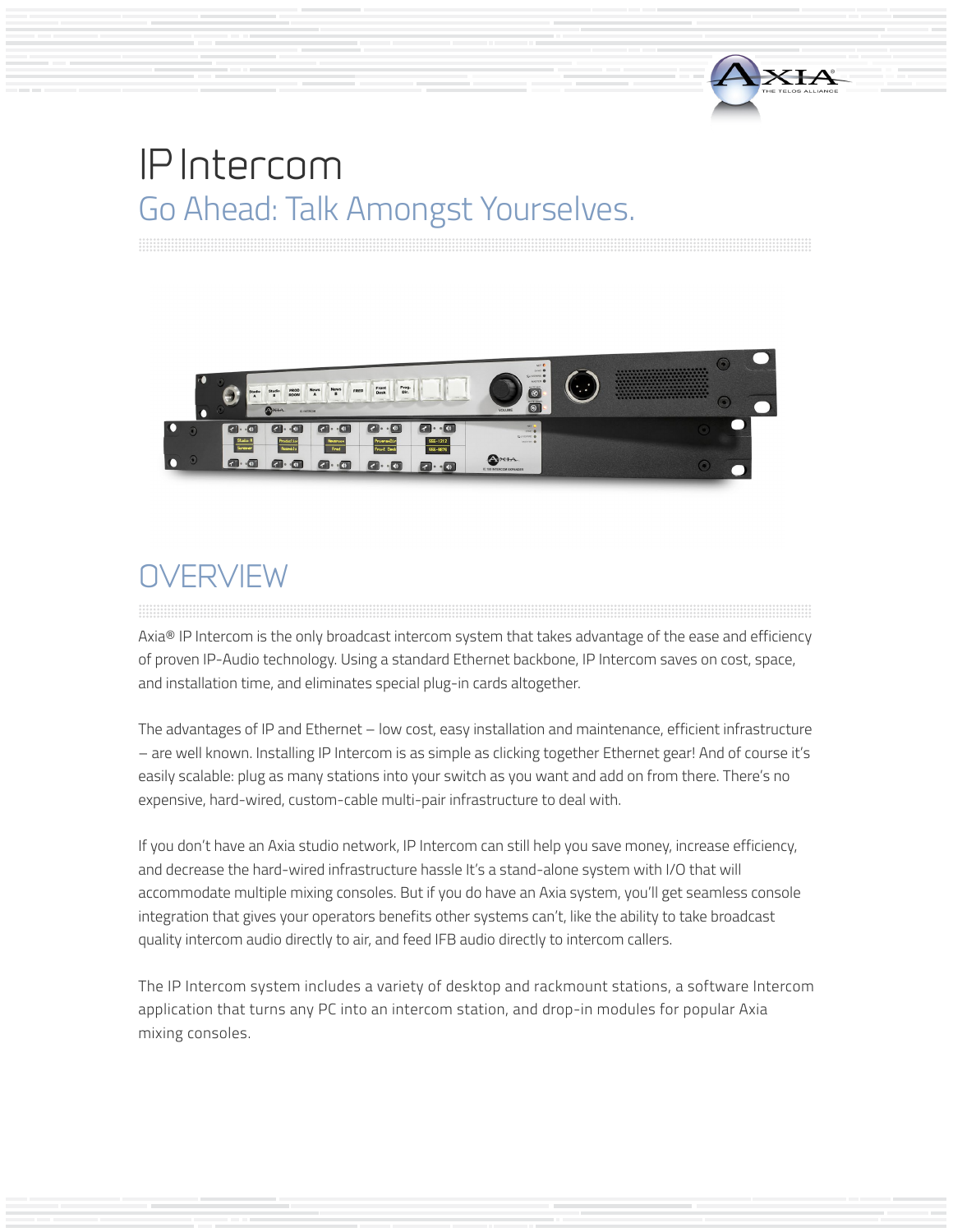# **FEATURES**

- 100% digital system, end to end.
- Seamless integration between broadcast audio and communications channels. Full 20 Hz 20 kHz audio response allows intercom channels to be taken to air with no degradation of sound quality
- Stand-alone rack-mount, desktop and integrated Axia console modules are available for a turnkey intercom installation.
- Program station presets and GPIO functions using any standard Web browser.
- Ethernet-based system has no central matrix or card-cage; is naturally scalable. Easily expand the number of intercom stations as your facility grows by simply plugging in new stations.
- Intercom keypad can also dial outside phone lines (using an optional telephone hybrid).
- Analog I/O presented on both XLR and StudioHub-compatible RJ-45 connectors.
- Front-panel locking connections accommodate popular mini-mics and headsets.
- Add PCs to the system with SoftCom Intercom Station for Windows.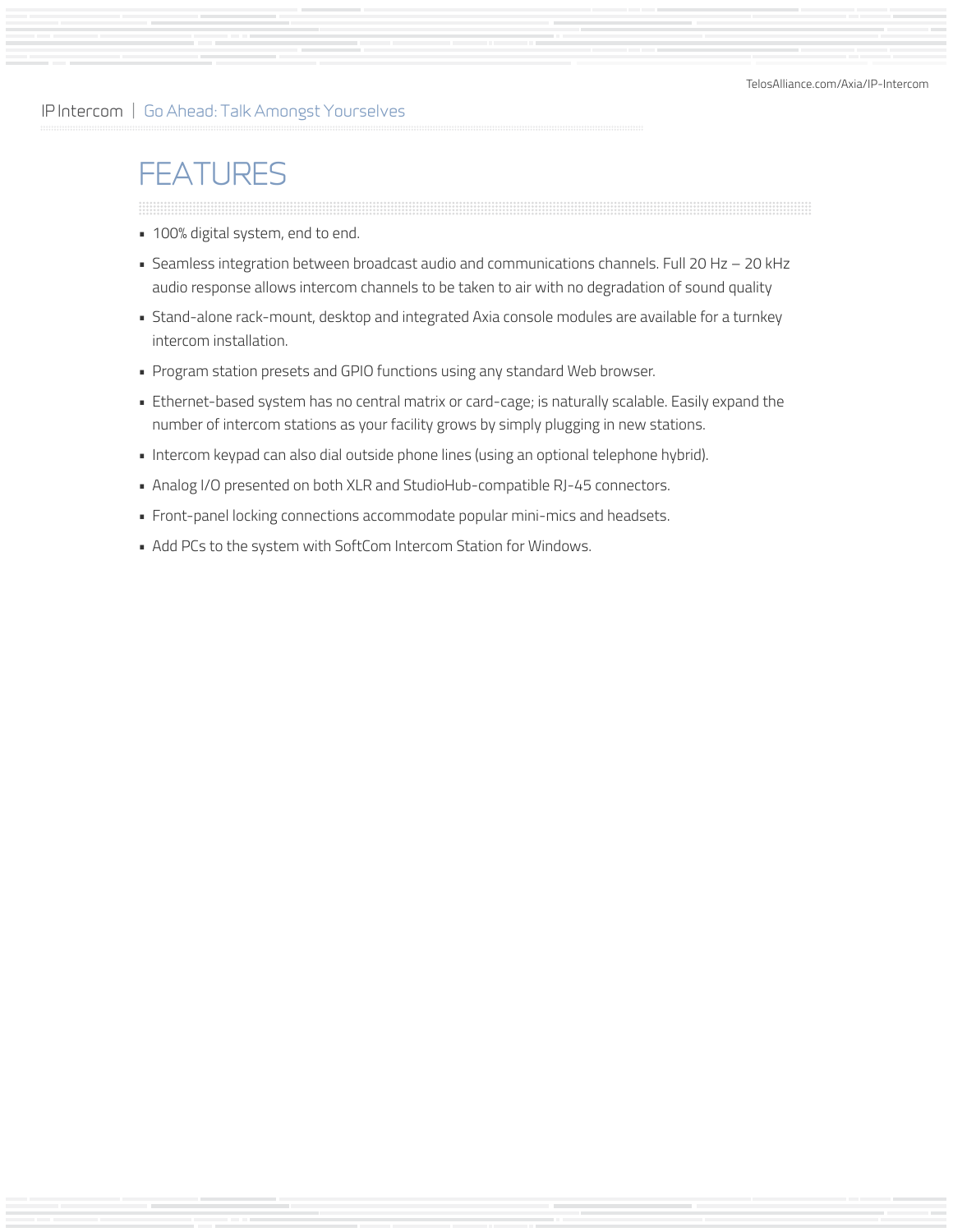# IN DEPTH

# Imagine a digital intercom system with no central matrix.

Actually, don't bother — we've built one. Axia IP Intercom saves on cost, space, and installation time, and eliminates special plug-in cards altogether. It's real plug and play that works every time — even when you need to add a station, or reconfigure the ones you've got.

Everybody knows the advantages of IP and Ethernet – low cost, easy installation and maintenance, efficient infrastructure. Thanks to its efficient Ethernet backbone, installing IP Intercom is a simple single-click connection. Of course it's easily scalable: plug as many stations into your switch as you want and add on from there. Then start talking! And if you move to a new location, you can just pick up the gear and take it with you — there's no expensive, hard-wired, custom-cable multi-pair infrastructure mess to deal with.

Don't have an Axia studio network? That's OK. You'll still save money and increase efficiency by choosing IP-Intercom; it's a stand-alone system with I/O that will accommodate multiple consoles. But if you do have an Axia system, you'll get seamless console integration that gives your operators benefits other systems can't. For instance, you can take broadcast-quality intercom audio directly to air. And you can feed IFB audio directly to intercom callers.

IP Intercom gives you unlimited full-bandwidth access to any studio, news or sports venue, office, hallway, broom closet or wherever. Talk and listen to individuals or groups hands-free, with no echo or feedback — IP Intercom features exclusive AEC advanced echo cancellation from Fraunhofer Labs (the inventors of MP3), so there's never any open-mic feedback during conversations. Ever.

IP Intercom system is completely digital. Other intercom systems try to make you think they're digital by piping their analog signals over CAT-5 cables, but the last thing you need during a breaking story or transmitter failure is hum and buzz getting between you and the guy you need to talk to. With IP Intercom, there isn't any.

So you've gotta be a genius to use it, right? Actually, anyone with an index finger can operate this system with ease. The web interface makes setup simple. Sharp, high-contrast OLED displays are easy to read from anywhere in the room. And our clever callback feature makes sure you'll never miss a call, no matter what you're doing. There are also functions that allow talent to mute calls from other stations, to make sure there's never an interruption on-air.

IP Intercom comes in several rack-mount and desktop styles, plus drop-in modules for Axia Fusion™ consoles. And our unique SoftCom software lets you turn any connected PC into an intercom station! Just mix and match to build a system customized to your needs.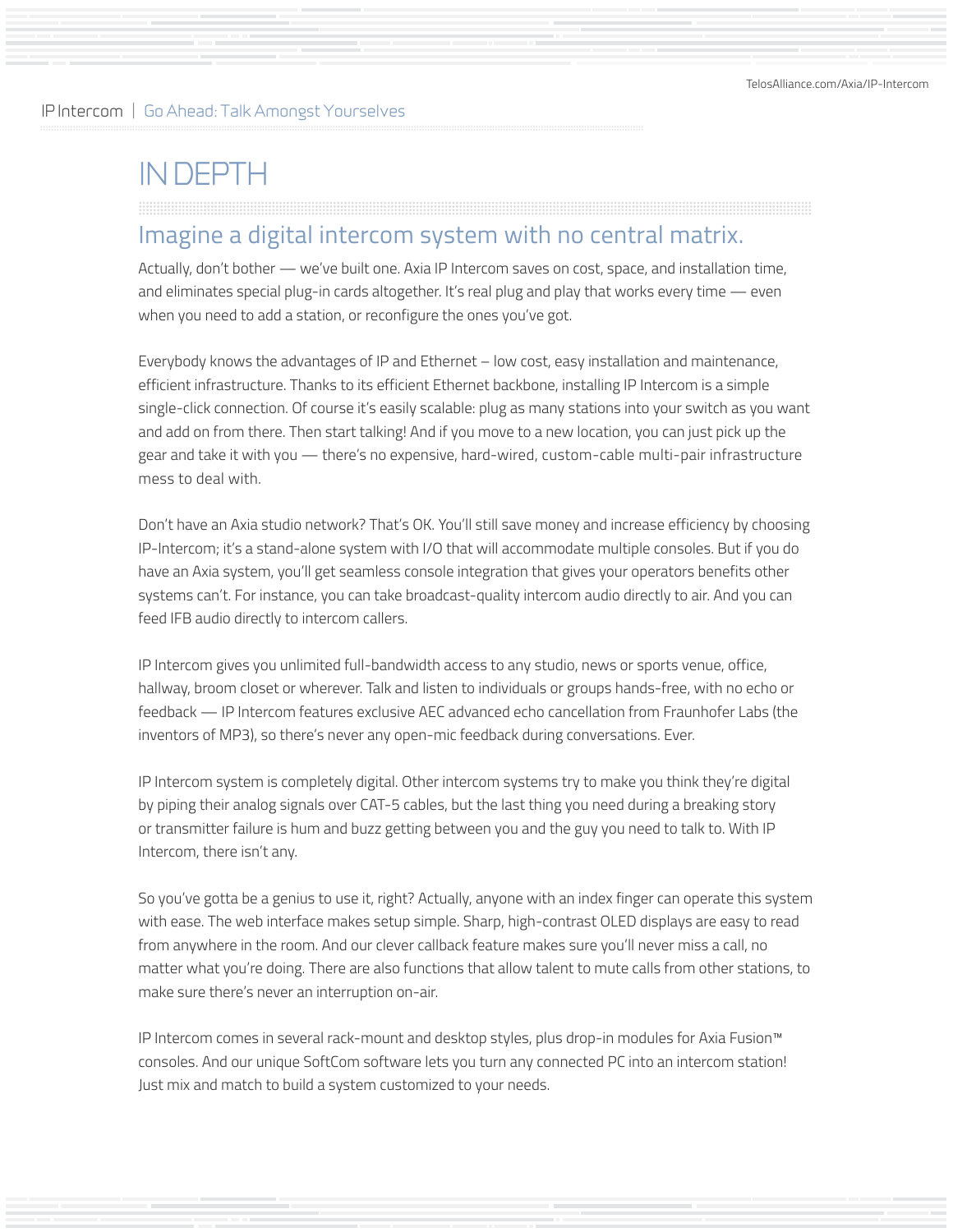# Rackmount Stations **IC.10 10-Station Intercom Panel**



The IC.10 is a 10-station version of the IC.20 we talked about earlier. It has 10 station presets with high-resolution OLED displays, a built-in speaker, front- and rear-panel mic connections, 4-pin locking headset jack, analog I/O on XLR and StudioHub-compatible RJ-45 connectors, GPIO connection for speaker mute/dim and external line-status tallies, and an Ethernet connection.

### **IC.1 10-Station Intercom Panel**



The IC.1 is a cost-effective way to add intercom capabilities to any studio. It features 10 LED-backlit film-cap buttons that are easily labeled with station names; like other IP Intercom station, programming is via Web interface. IC.1 has a built-in speaker and front-panel 4-pin locking headset jack, front- and rear-panel mic inputs, analog I/O with XLR and RJ-45 connectors, GPIO speaker mute/ dim control. An Ethernet jack completes the connection complement.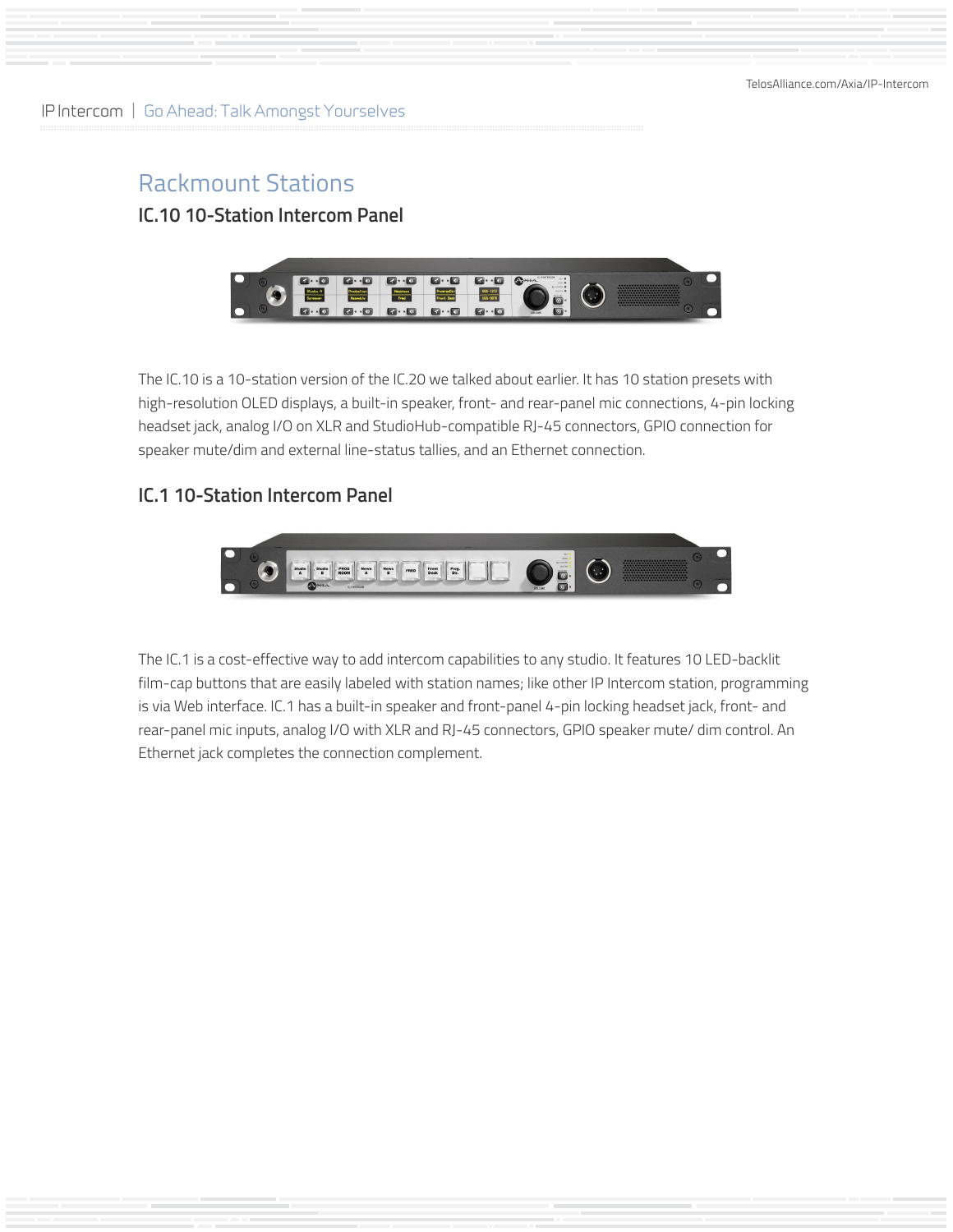## Desktop Stations **IC.1D 20-Station Filmcap Intercom Panel**



The IC.1D 20-station desktop intercom is perfect for producers, screeners, etc. IC.1D has 20 preset stations presented on LED-backlit button caps; an economical way to add intercom function to any space. 20 LED-backlit film-cap buttons can be labeled with station names and programmed using a built-in Web interface and any browser. The OLED callback window lets users identify and answer calls from remote stations that aren't programmed on a local "speed" key. IC.1D includes a built-in speaker and front-panel 4-pin locking headset jack. All it takes to add it to your intercom network is a single CAT-5 connected to the rear-panel Ethernet port; a built-in auto-sensing power supply eliminates nasty "wall warts."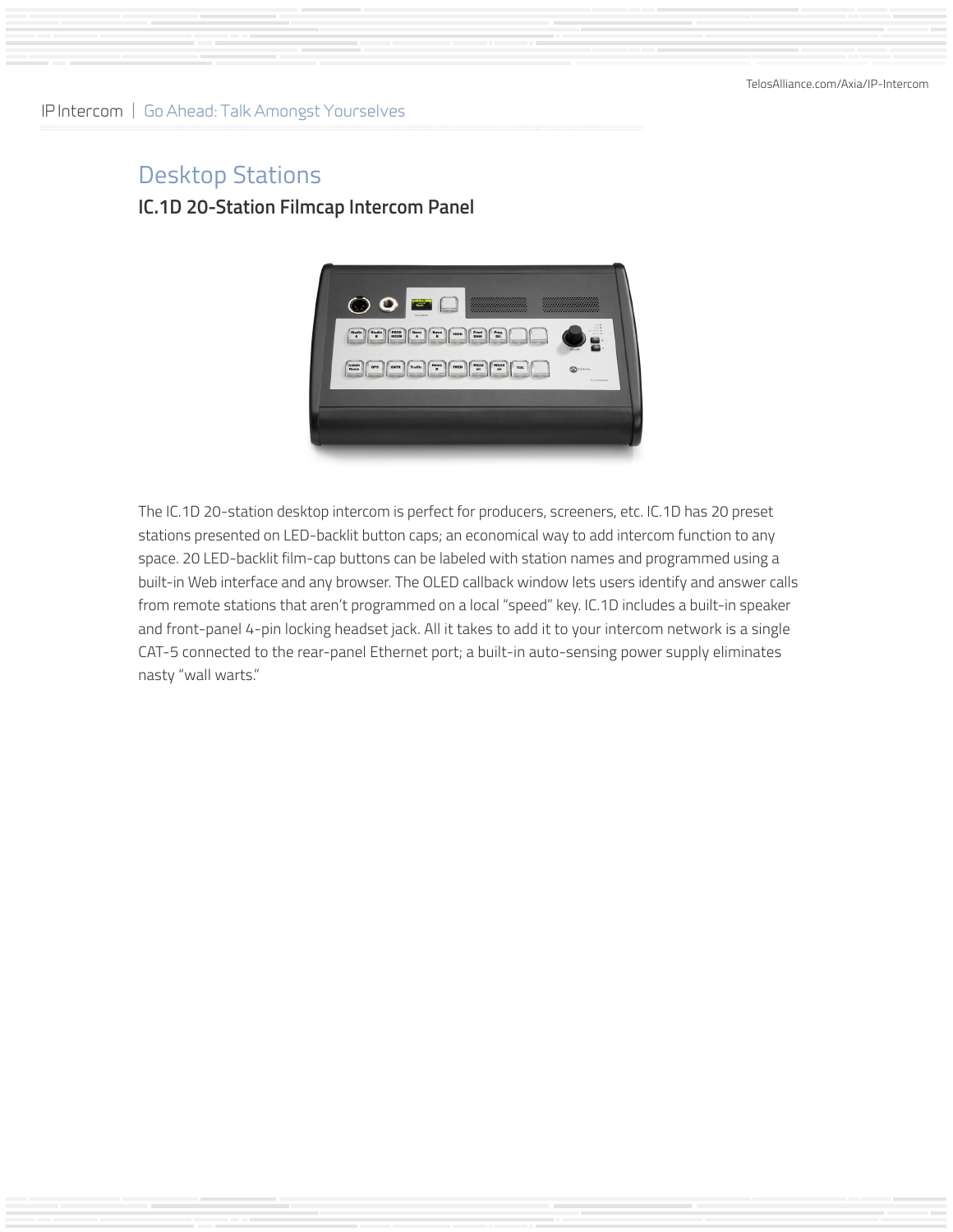### **IC.20D 20-Station OLED Intercom Pane**



The IC.20D is the desktop version of the IC.20 rack-mount station we showed you earlier. The 20 station preset locations are equipped with high-resolution OLED displays; the OLED callback window and dialing pad let operators call any station not programmed to a preset location. Naturally there's a built-in speaker, front-panel 4-pin locking headset jack, front-panel mic input, an Ethernet port for fast hookup, and internal auto-sensing power supply.

# Console Modules



You don't need to own an Axia console to use IP Intercom — rack-mount and desktop stations integrate with any broadcast mixer to route intercom traffic to air instantly — full-bandwidth, broadcast-quality audio, not tin-can-and-string noise. But if you do own an Axia Fusion mixing console, these drop-in modules make communications even easier by turning your board into an intercom station!

Built-in Talkback functions enable seamless communication between board ops, hosts and studio guests.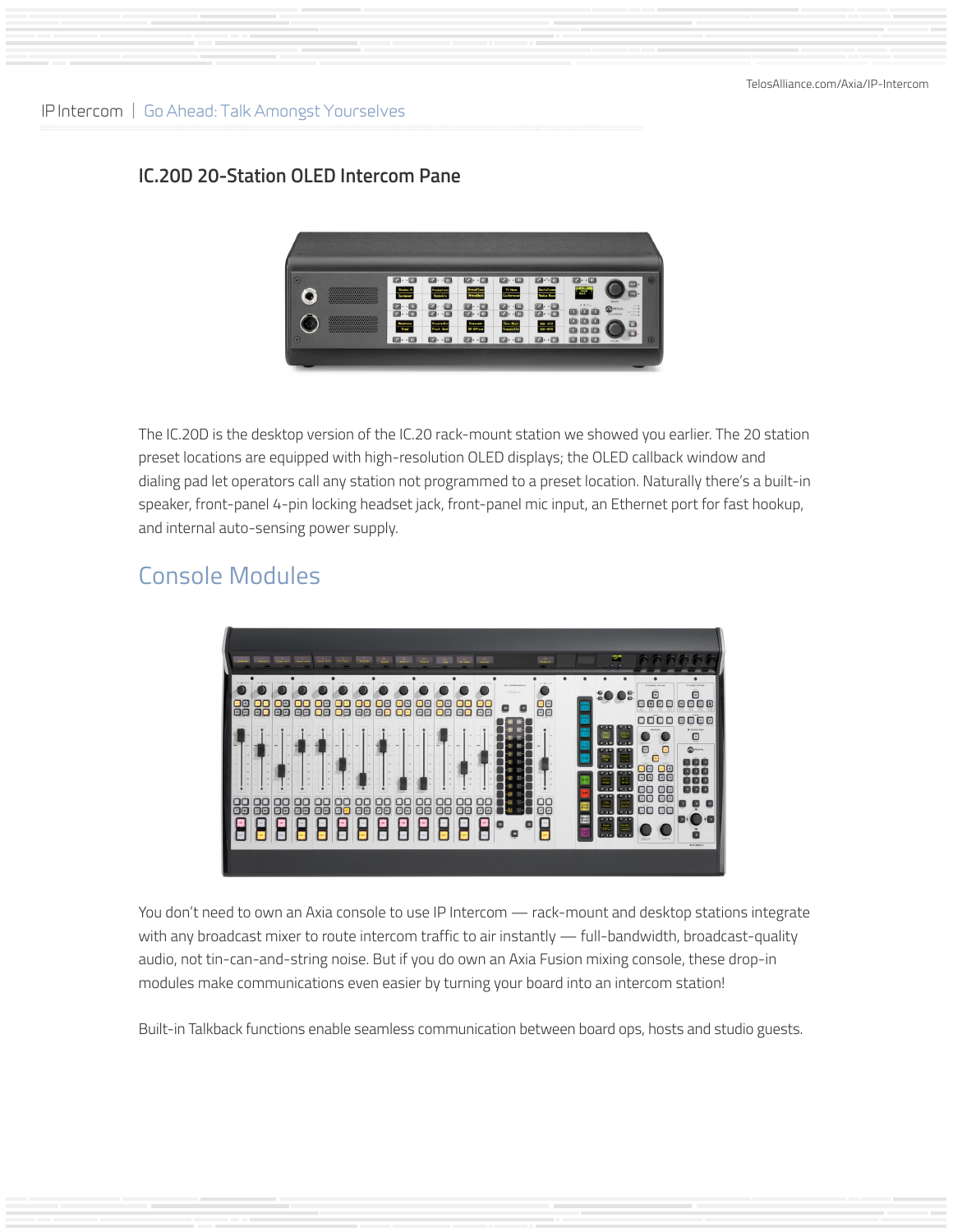[TelosAlliance.com/Axia/IP-Intercom](https://www.telosalliance.com/Axia/IP-Intercom)

#### IP Intercom | Go Ahead: Talk Amongst Yourselves

### **20 Station OLED Intercom Module**



The 20-Station OLED intercom module requires two frame positions and provides access to 20 pre-programmed intercom stations. Individual talk and listen buttons are combined with high-resolution OLED displays for fast access to frequently-called stations; auto-answer functions are also provided. Mic audio is taken directly from the console operator's microphone; speaker audio is directed to the console's preview speaker. There's a dedicated listen volume control, individual mic and speaker mute keys and group talk functions; the overbridge display works with the console's monitor module numeric keypad to give direct access to any station systemwide. Station presets and GPIO functions are programmed using any standard Web browser. Available for Fusion consoles.

#### **10 Station Film-Cap Intercom Module**

| 9                                                       |
|---------------------------------------------------------|
| J<br>rod<br>I<br>I<br>n<br>ì<br>ı<br>ю<br>oth<br>т<br>ł |
| ı<br>I                                                  |
| n<br>ou<br>٦                                            |
|                                                         |

This economical 10-Station Film-Cap intercom module features ten LED-backlit film-cap buttons for single-button calling of up to 10 preset stations. This module occupies one frame position, and also provides a dedicated listen volume control, speaker and mic mute buttons. It uses a single frame position. Available for Fusion consoles.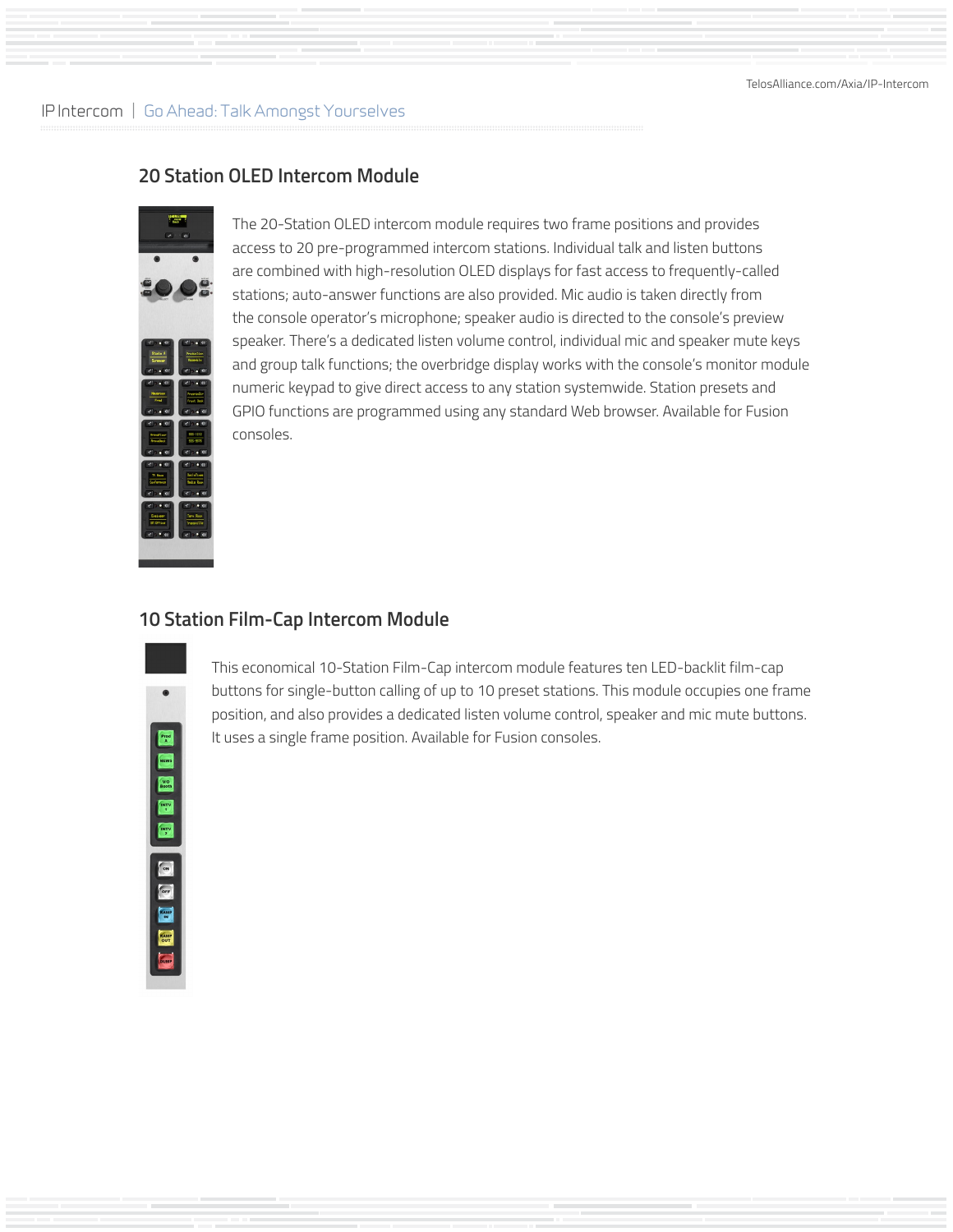# SoftCom IP Intercom for Windows



Axia Softcom Intercom for Windows makes any networked PC a part of your IP Intercom system! The easy user interface mimics the IC-20 control panel, with preset locations for 20 frequently-called stations. Auto-answer and hands-free functions are supported, and a drop-down station finder gives instant access to stations not pre-programmed. All your PC needs is a sound card with mic & speakers, and a 100BASE-T Ethernet connection to your Axia IP-Audio network. Purchase includes a site license for all PCs.

# **SPECIFICATIONS**

Like all Axia products, IP Intercom uses only premium, studio-grade audio components to guarantee maximum performance.

# Microphone Preamplifiers

- Source Impedance: 150 ohms
- Input Impedance: 4 k ohms minimum, balanced
- Nominal Level Range: Adjustable, -75 dBu to -20 dBu
- Input Headroom: >20 dB above nominal input
- Output Level: +4 dBu, nominal

# Analog Line Inputs

- Input Impedance: 20 k Ohms
- Nominal Level Range: Selectable, +4 dBu or -10dBv
- Input Headroom: 20 dB above nominal input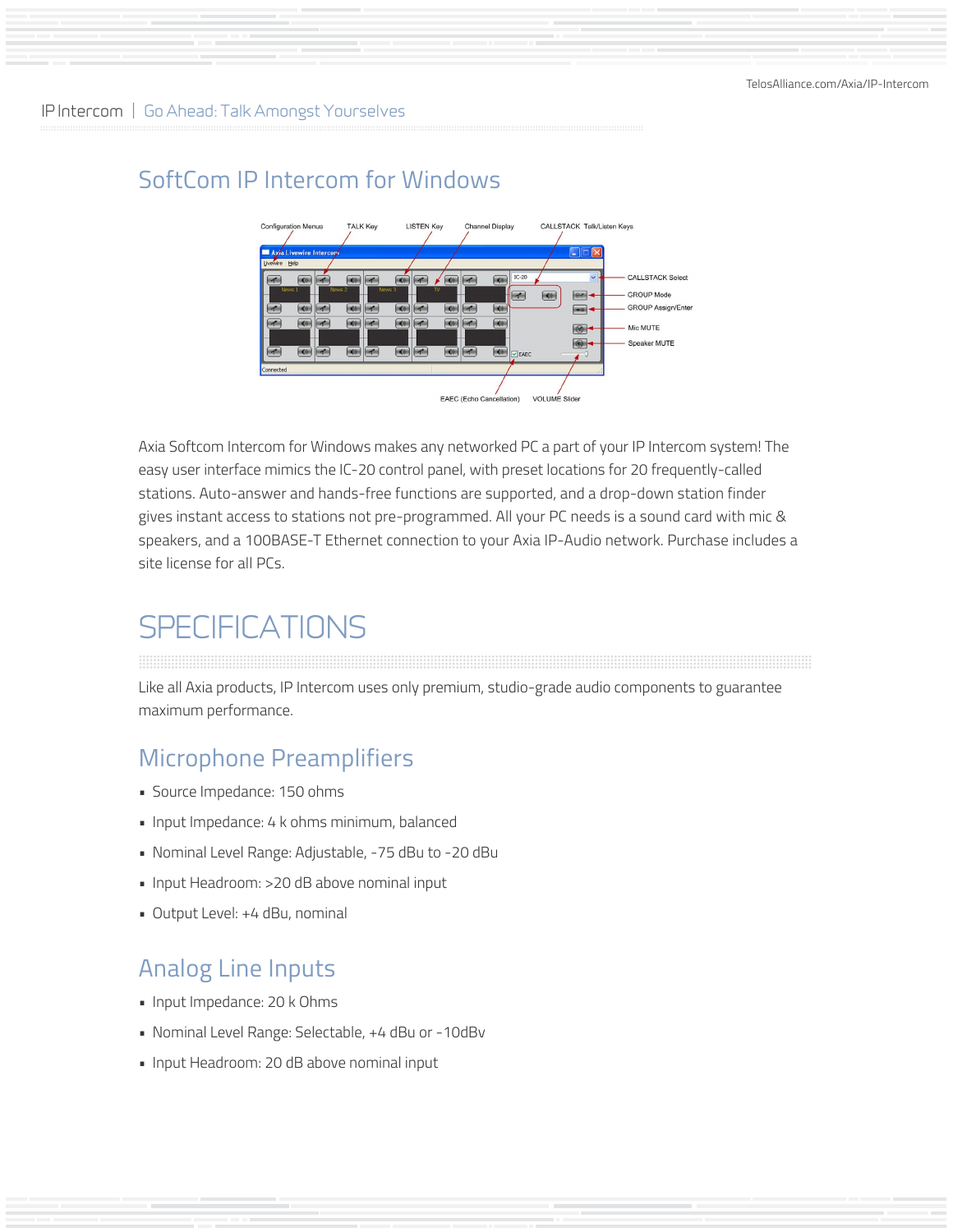[TelosAlliance.com/Axia/IP-Intercom](https://www.telosalliance.com/Axia/IP-Intercom)

IP Intercom | Go Ahead: Talk Amongst Yourselves

### Analog Line Outputs

- Output Source Impedance: <50 ohms balanced
- Output Load Impedance: 600 ohms, minimum
- Nominal Output Level: +4 dBu
- Maximum Output Level: +24 dBu

### Frequency Response

• Any input to any output: +0.5 / -0.5 dB, 20 Hz to 20 kHz

### Dynamic Range

- Analog Input to Analog Output: 102 dB referenced to 0 dBFS, 105 dB "A" weighted to 0 dBFS
- Analog Input to Digital Output: 105 dB referenced to 0 dBFS
- Digital Input to Analog Output: 103 dB referenced to 0 dBFS, 106 dB "A" weighted
- Digital Input to Digital Output: 125 dB

## Equivalent Input Noise

• Microphone Preamp: -128 dBu, 150 ohm source, reference -50 dBu input level

### Total Harmonic Distortion + Noise

- Mic Pre Input to Analog Line Output: <0.005%, 1 kHz, -38 dBu input, +18 dBu output
- Analog Input to Analog Output: <0.008%, 1 kHz, +18 dBu input, +18 dBu output
- Digital Input to Digital Output: <0.0003%, 1 kHz, -20 dBFS
- Digital Input to Analog Output: <0.005%, 1 kHz, -6 dBFS input, +18 dBu output

### Crosstalk Isolation and CMRR

- Analog Line channel to channel isolation: 90 dB isolation minimum, 20 Hz to 20 kHz
- Microphone channel to channel isolation: 80 dB isolation minimum, 20 Hz to 20 kHz
- Analog Line Input CMRR: >60 dB, 20 Hz to 20 kHz
- Microphone Input CMRR: >55 dB, 20 Hz to 20 kHz